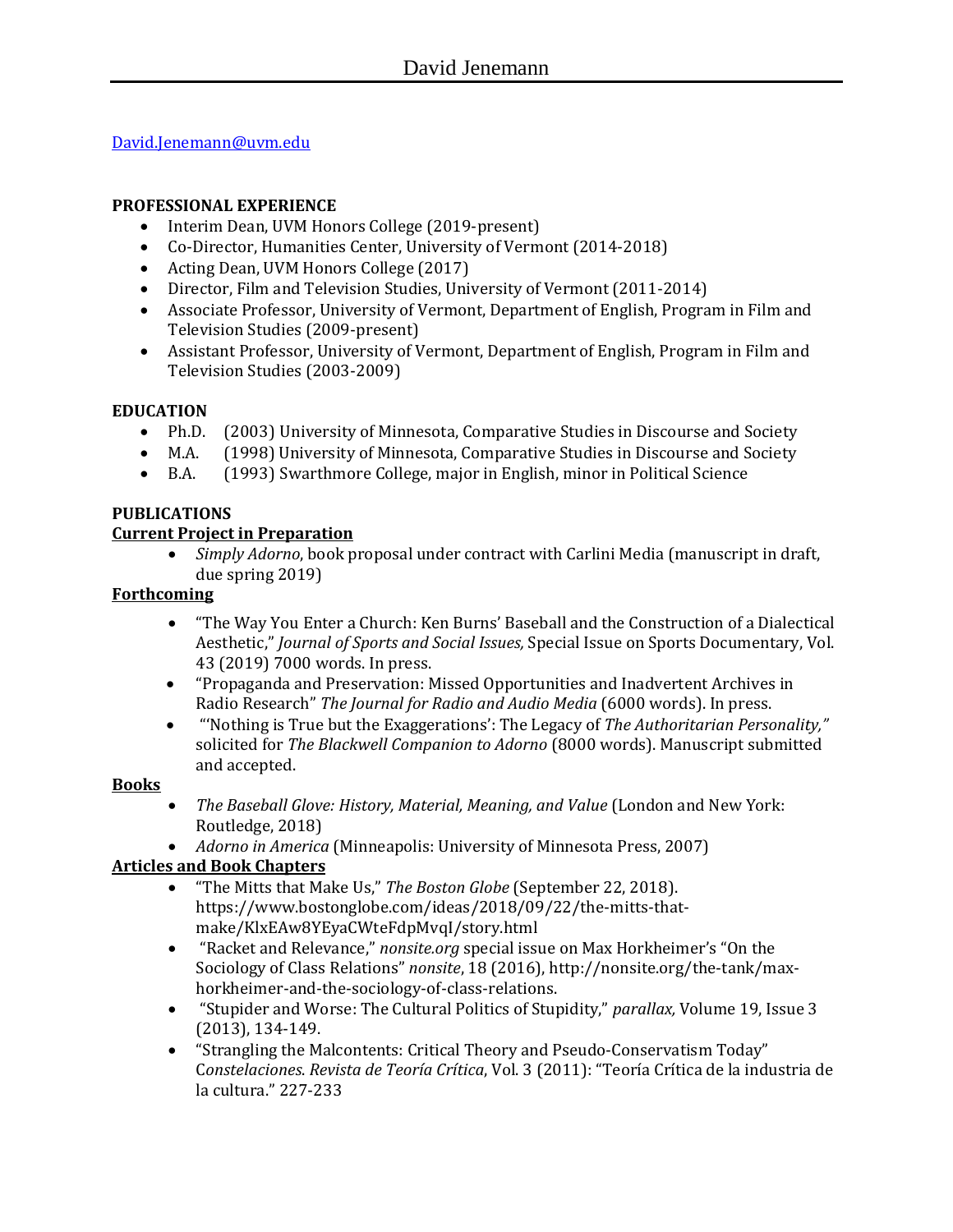- "Camouflage Work: The Hidden Subject of Modernism," in *Individualism: The Cultural Logic of Modernity,* Edited by Zubin Meer (Lanham, MD: Lexington Books, 2011) 191- 202.
- "Stop Being an Elitist, and Start Being an Elitist," *Flow* 13.5, (December 2010) <http://flowtv.org/2010/12/stop-being-an-elitist-and-start-being-an-elitist/>
- "Adorno Unplugged: The Ambivalence of the Machine-Age," *Telos*, 149 (December 2009) 30-51.
- "Flying Solo: The Charms of the Radio Body," *Broadcasting Modernism*, ed. Michael Coyle, Debra Rae Cohen, Jane Lewty (Gainesville: University Press of Florida, 2009), 89- 106.
- "The Home Theater of Organized Cruelty: *Jackass* Nation," *Crossings* 8 (2007).
- David Jenemann and Andrew Knighton, "Time, Transmission, Autonomy: What Praxis Means in the Novels of Kenneth Fearing," *The Novel and the American Left: Critical Essays on Depression-Era Fiction*, ed. Janet Galligani Casey, (Iowa City: University of Iowa Press, 2004) 172-194.
- "The Hole is the True: Deleuze-Cinema-Utopia-Adorno," *Polygraph* 14 (2003) 77-101.

# **Reviews and Encyclopedia Entries**

- "Theodor Adorno," in *The Encyclopedia of Literary and Cultural Theory: Volume I Literary Theory from 1900 to 1966*, Edited by Gregory Castle (Oxford: Wiley-Blackwell, 2011) 5000 words.
- "*Stations of the Cross: Adorno and Christian Right Radio* and *The Psychological Techniques of Martin Luther Thomas' Radio Addresses*," (review) *Cultural Critique* 50 (winter, 2002) 223-229.

# **Other Publications and Reports**

- "The Gloves of Summer." *Vermont Quarterly* (spring, 2019), 20-21.
- "Report on the Status of Radio Materials and Archives in the State of Vermont." Report submitted to the Library of Congress Radio Preservation Task Force (2016).
- *Humanities*. Publication of the University of Vermont Humanities Center (2015)

# **RESEARCH TEAM**

- Research Associate, National Radio Preservation Task Force, Vermont Lead Investigator (2015-present)
- Sports Broadcasting Caucus Chair (2015-present)

### **CONFERENCE PRESENTATIONS AND PUBLIC LECTURES Recent Papers Presented**

- "'Sissies,' and 'Sportsmen': A Historical Anthropology of the Baseball Glove," The Cooperstown Symposium on Baseball and American Culture, 2019-2020 (upcoming, May 2019)
- "Critical Theory and Cold War Radio," National Radio Preservation Task Force Conference, Library of Congress, Washington, DC, November 2017
- "From Father Coughlin to Benny Goodman: The Frankfurt School as Radio Archivists" Saving America's Radio Heritage: Radio Preservation, Access, and Education, National Radio Preservation Task Force Conference, Library of Congress, Washington, DC, February 2016.
- "Decidedly Undecided: A Brief History of Ambivalence" Humanities Education and Research Association, San Francisco, April 2015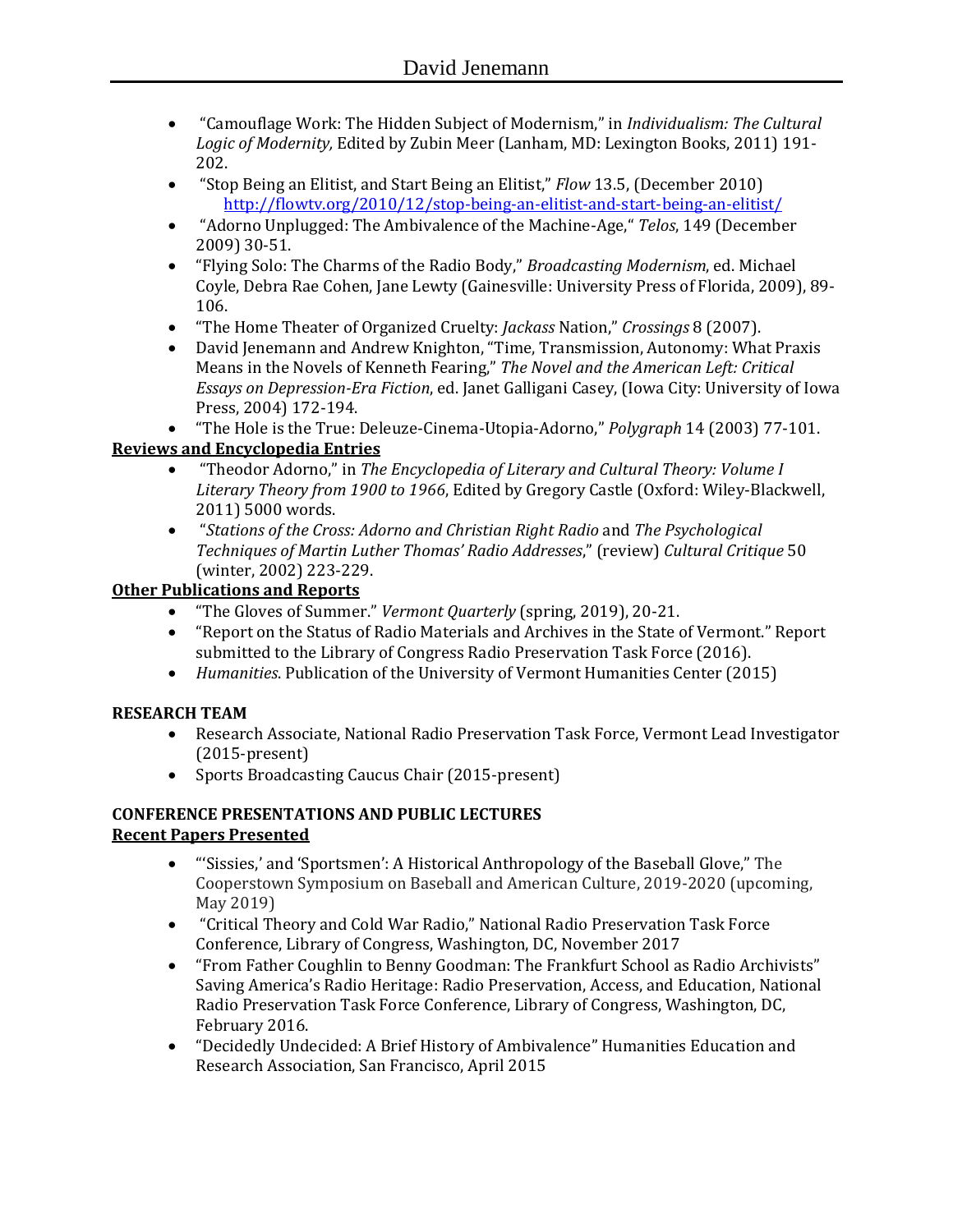- "Rabble-Rousers, Agitators and Radio Demagogues: The Exile Response to Fascist Propaganda" Networks of Exile, University of Vermont, September 27, 2013
- "Sports Spectatoritis: Baseball, Broadcasting and Modernist Aesthetics," The Space Between Conference, McGill University, Montreal, June 18, 2011
- "The Most Interesting Man in the World" American Comparative Literature Association, New Orleans, April 2010.
- "The Culture Industry Reconfigured," seminar organizer with Gauti Sigthorsson, (University of Greenwich), American Comparative Literature Association, New Orleans, April 2010.
- "Lowbrow, Middlebrow, Lowbrow: Stop Being and Elitist, and Start Being an Elitist," The Place of Television in the Academy (Symposium Series, UVM, Middlebury, Dartmouth) – This paper was part of the first symposium, November 2010

# **Public Lectures and Discussions**

- "Apples to Apples: Deciphering Sounds and Images in the Era of Media Saturation," Arts Riot, Burlington, VT (March, 2018)
- "It Can't Happen Here," Humanities Matters, Burlington (November, 2017)
- "Happiness" Vermont Humanities Council/UVM Humanities Center lecture series (host/discussion leader: Darrin McMahon, Catherine Sanderson, Billy Collins), various locations throughout Vermont (2016)
- *"Triumph of the City"* Mayor's Book Group, The UVM Humanities Center, Arts Riot (July 2016)
- *"Looper,"* UVM Film Series (Things Fall Apart—Dystopian Cinema), (April, 2016)
- "Ambivalence," UVM Alumni and Admissions events, New York and Long Island, (March, 2016)
- *"The Trial,"* UVM Film Series (Things Fall Apart—Dystopian Cinema), (March, 2016)
- *"The Handmaid's Tale,"* UVM Film Series (Things Fall Apart—Dystopian Cinema), (February, 2016)
- *"Alphaville,"* UVM Film Series (Things Fall Apart—Dystopian Cinema), (January, 2016)
- *"Moneyball"* Mayor's Book Group, The UVM Humanities Center, Centennial Field, (September, 2015)
- *"Uncle Boonmee Who Can Recall His Past Lives,"* UVM Film Series (Palme Thursdays), (April, 2015)
- "Ambivalence," UVM Alumni and Admissions event, San Francisco, (March, 2015)
- *"The Conversation,"* UVM Film Series (Palme Thursdays), (March, 2015)
- *"If….,"* UVM Film Series (Palme Thursdays), February, 2015
- *"Black Orpheus"* UVM Film Series (Palme Thursdays), (February, 2015)
- *"An Idea Whose Time has Come"* Mayor's Book Group, The UVM Humanities Center, (November, 2014)
- *"The Front*," UVM Film Series (Working for a Living: Labor on Film), (April, 2014)
- *"Fast, Cheap, and out of Control*," UVM Film Series (Working for a Living: Labor on Film), (March, 2014)
- *"Salt of the Earth*," UVM Film Series (Working for a Living: Labor on Film), (February, 2014)
- *"Office Space*," UVM Film Series (Working for a Living: Labor on Film), (January, 2014)
- "Kenneth Fearing and *The Big Clock*" Lane Film Series, University of Vermont, (February 2011)
- "German-Jewish Exiles in Hollywood" Imagining Los Angeles: Visions Of Paradise And Purgatory, speech at the American Communities Center, California State University Los Angeles, (Nov. 7, 2011)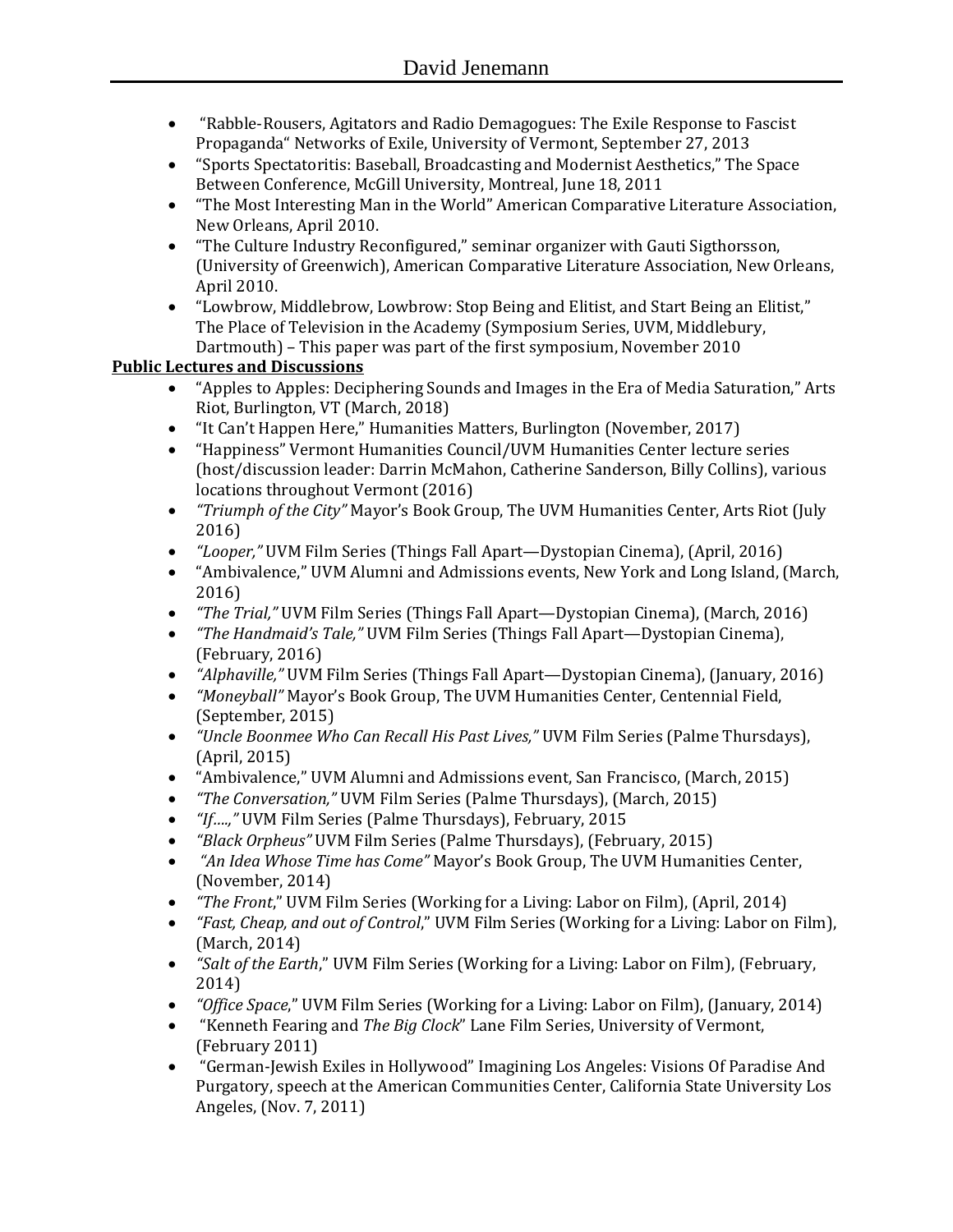- "Adorno Unplugged: The Ambivalence of the Machine Age" Symposium on *Telos'* "Adorno and America" issue. Wesleyan University (December 4, 2009).
- "Ambivalence and Freedom" SUNY Binghamton (November 30, 2007); Department of English Colloquium (April, 2008).
- "The Amazon Films of Werner Herzog," Amazon and Vermont: A Symposium in Honor of the Work of Professor James B. Petersen, University of Vermont (October 13, 2006).
- "The Utopian Impulse of Modernist Architecture" invited lecture for "OPEN-ENDED (the art of engagement)," Walker Art Center, Minneapolis (April 2, 2006).
- Round Table Discussion Leader on Adorno and Dissonance, The English Institute, Harvard University (September 11, 2006)
- "Ousmane Sembene's, *Xala*," George D. Aiken Film and Discussion Series, University of Vermont (October 13, 2004).
- "You're a Shining Star: 70s Television and the Domestication of Celebrity Culture," Vermont Humanities Council Lecture Series, *The Seismic 70s: The Decade that Transformed America*, Brattleboro Public Library and Rutland Public Library (September 22 and October 23, 2004).

# **Invited Panel Respondent**

- Projecting Nature: Cultural Imaginaries of Environmental Film and Cinema. Roundtable discussion leader ISSRM, Burlington, VT June 2008.
- Beyond the Soundtrack: Representing Music in Cinema, University of Minnesota (April, 2004)
- "Time/Frames: Deleuze and Adorno," Romance Language Symposium, University of Minnesota, Minneapolis, (March, 2001).
- "Visual Resistance," Romance Language Symposium, University of Minnesota, Minneapolis, (March, 2000). "The Pleasures of History" Romance Language Symposium, University of Minnesota, Minneapolis, (February, 1998).

# **TEACHING EXPERIENCE**

**University of Vermont** Department of English; Program in Film and Television Studies; Honors College (2003-present)

# **Introductory Courses:**

# HCOL 85/95—**The Pursuit of Knowledge**

In the Fall semester of this course, we become more conscious of the distinctiveness and value of different approaches to knowledge. Rationalism, empiricism, and narratology are all examined as theories, and then in practice. In the spring we continue to explore the way knowledge is organized and experienced by both ourselves and by others by looking, first, at the present and historic role(s) of the university and intellectualism as a whole in America. We bring the idea of engagement to bear on individual lives and vocations as we read some biographical and autobiographical writing by and about people who reflect on the role of educations in their self-fashioning.

# HCOL 86 – **The Pursuit of Knowledge—Representing Race**

"Representing Race" is a follow-up to the fall semester of the FY Honors College seminar. Following on that experience, "Representing Race" narrows the focus to consider questions of knowledge (what do we know?), persuasion (how do we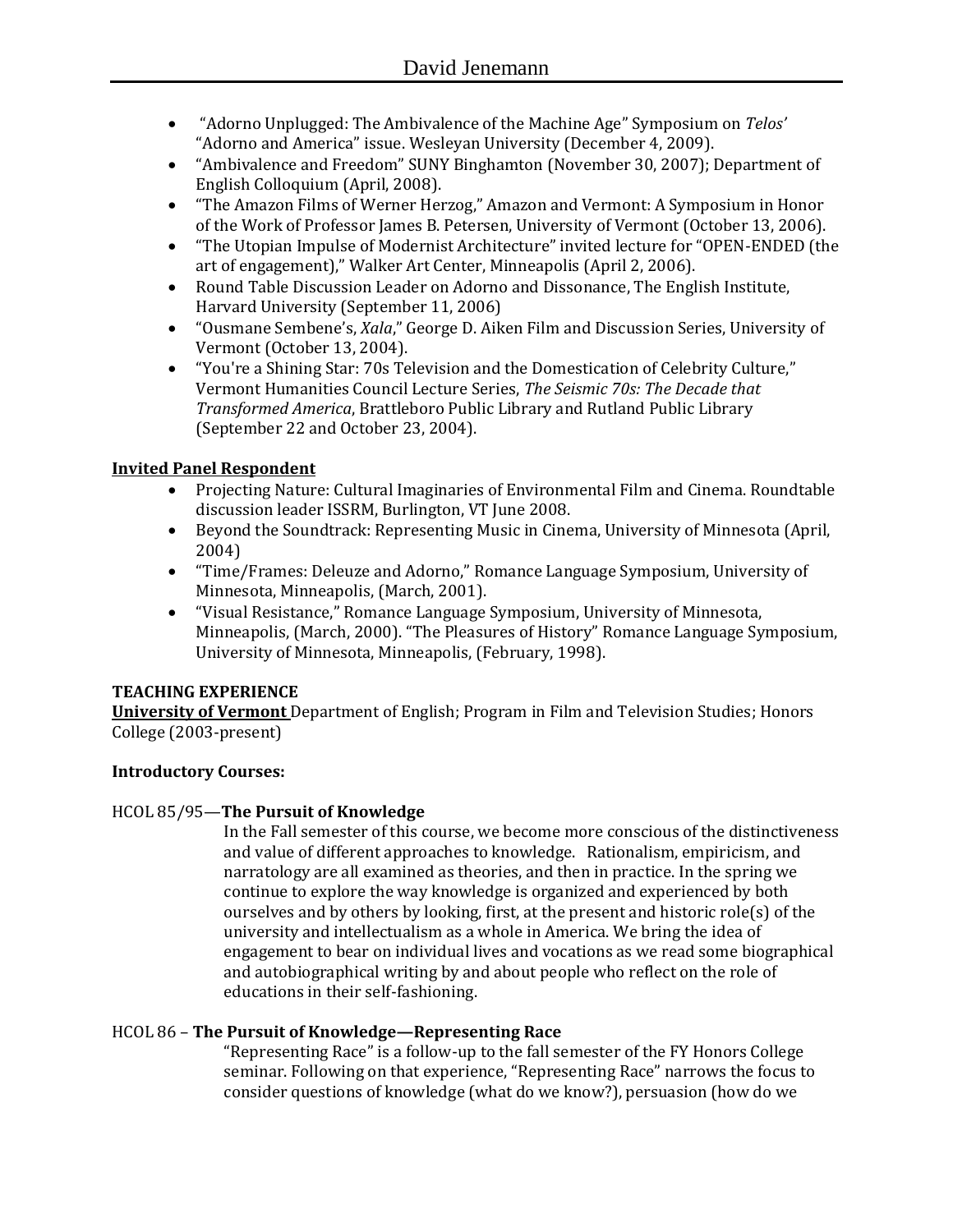know it?) and power (who decides?) in the field of race and race relations. These are exceedingly vexing questions which play out across disciplinary boundaries. In the first half of Representing Race, we take a broad view of racial representations across a variety of disciplines, (biology, legal theory, visual arts, literature, philosophy, etc.) dating from antiquity to the present-day. In the second half of the semester, we examine how these various types of knowledge play into representations of race in the mass-media from early silent films to television shows to the popular music, and beyond.

### HCOL 86/96—**The Pursuit of Knowledge**—**Disciplines, Universities, Engagement**

This semester, continue to explore the way knowledge is organized and experienced by both ourselves and by others by looking, first, at the present and historic role(s) of the university and intellectualism as a whole in America. In a sense, we will be shifting our focus from *knowledge* to *education*. We then turn our attention to the notion of *engagement*, both within the university and also outside its walls. How do knowledge and education contribute to our self-fashioning, to our personal and work lives, to our sense of ourselves as both private/domestic and public/political beings? We bring this idea of engagement to bear on individual lives and vocations as we read some biographical and autobiographical writing by and about people who reflect on the role of educations in their self-fashioning.

### FTS 7—**Development of the Motion Picture to 1930**

This course is an introduction to the history of film prior to 1930. We discuss the aesthetic, technological, social, and economic considerations surrounding early cinema. The course considers the development of film worldwide; hence, we study not only American films but also German, French, Russian and British films. The primary objective of the course is to provide students with an introductory understanding of silent cinema as well as to sharpen skills in film analysis.

### FTS 8—**Development of the Motion Picture: 1930-1960**

This course is an overview of the cinematic medium from 1930-1969, as well as an introduction to some of the basic terms and concepts in the critical analysis and theory of cinema. Among the topics we consider are the history of the Hollywood studio system, the development of certain technologies, the codification of a number of genres and the alternative film practices displayed by a various national cinemas and cinematic movements. Students should leave this class with a basic understanding of the history of the medium as well as a foundation for future work in film and television studies.

### FTS 9/ENG 196—**History of Television**

Television is a complex cultural form. At once an electronic medium and an institution, TV marks a terrain in which subjectivity, technology, power, and aesthetics are persistently reconfigured. While the history of television programming is well-known and documented, the history of the institution of television itself is less widely considered. FTS 9 attempts to examine the development of television both as an aesthetic medium and as an industry, and in so doing, to understand how television transforms modern culture.

#### ENGS 86—**Critical Approaches to Literature**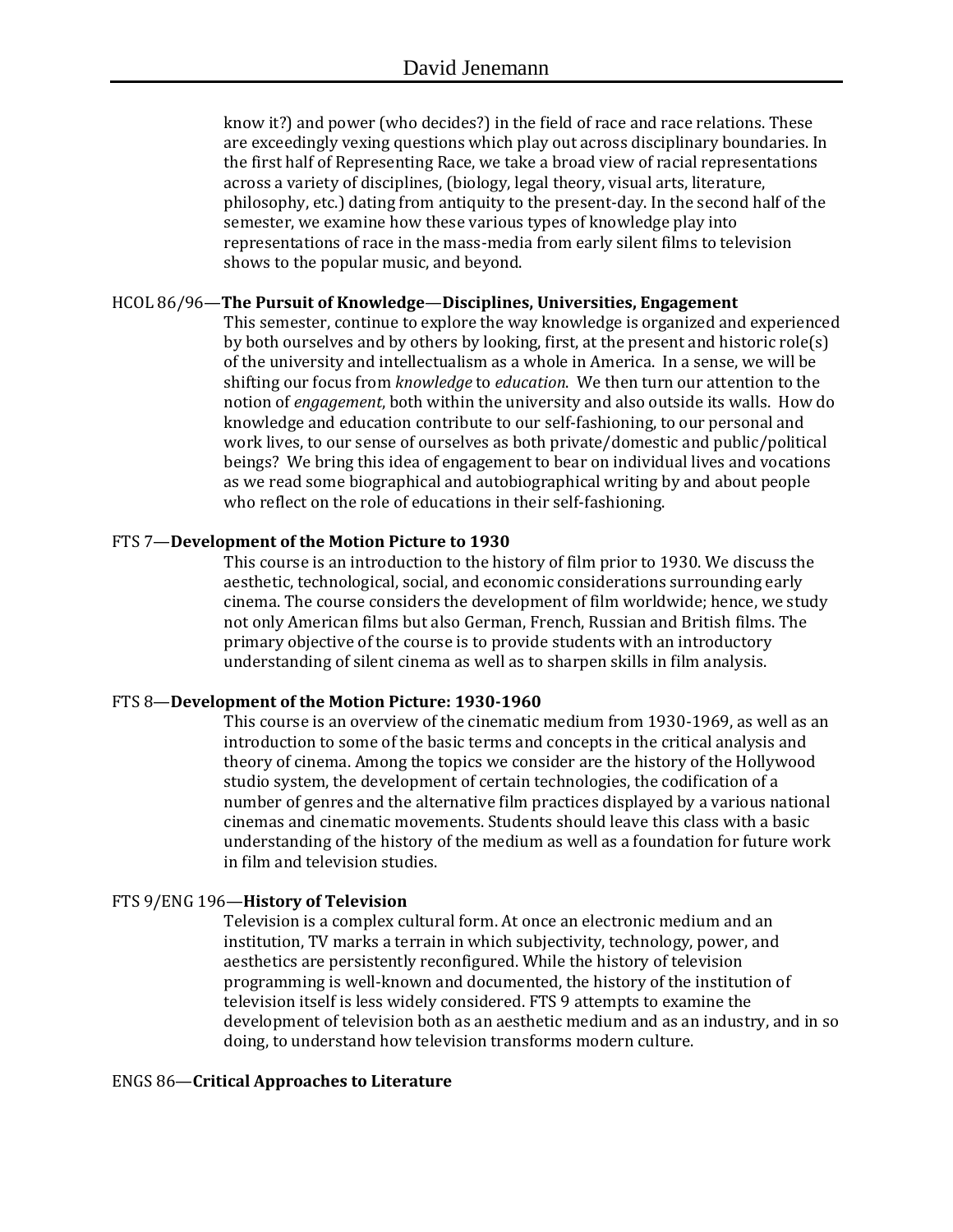The word "theory" implies a way at looking at the world, a method of understanding a given idea, statement, or text. In this regard, literary and critical theorists are very much like detectives who examine the clues left behind in a text, evaluate the cultural, political and aesthetic evidence available to them, and draw conclusions about the "truth" of the text under investigation. Each theoretical tradition has its own standards and practices for evaluating this truth, and Critical Approaches to Literature introduces students to just a few of the predominant theories that help shape contemporary discourses in literary theory.

### FTS 95—**TAP Seminar Cinemas of the Fantastic**

From the medium's origins in the late 19th century, cinema has wrestled with two warring tendencies: whether to portray life as it really is or to pursue a fantastic world that could only exist on film. We follow the evolution of fantastic cinema from Georges Méliès' *Voyage to the Moon* (1902) to the work of surrealists like Salvador Dali and Jean Cocteau and to modern-day examples by filmmakers like Wes Anderson. Along the way, we discover how much impact the cinemas of the fantastic can have on the real world.

#### **Intermediate Classes:**

Film 107/FTS 121—**Basic Concepts of Cinema and Television/Introduction to Film and Television Theory**

> This course hopes to achieve two simultaneous aims: First it strives to provide a general overview of the traditions and development of cinema and television studies. Second, and perhaps more importantly, the course serves as an introduction to a handful of seminal texts in film and television theory. The varied writings of contemporary students of the motion picture owe a profound – if uneasy – debt to figures such as Sergei Eisenstein, Siegfried Kracauer, Gilles Deleuze, and Pierre Bourdieu. Through these theorists, as well as through Francesco Casetti's reassessment of the last 50 year of film theory, we will hopefully become proficient critics of this most un-definable of media. (NB the two versions of this course are essentially the same, but the course number changed after FTS was designated a major.)

#### FTS 122 —**The Ethics of Screwball Comedy**

Spinoza, Hume, Nietzsche, Deleuze. Hawks, Capra, Sturgess, McCarey. The distinctively American genre the screwball comedy is rife with ethical dilemmas and distinctive worldviews. In this class we explore the development of the classic screwball comedies of the 1930s and 40s through the lens of some of the key ethical thinkers of the last 400 years of philosophy in order to understand the moral imperatives and ethical positionings within the battle of the sexes and the comedy of remarriage.

#### FTS 123 —**Global Cinemas—Oppositional Cinemas**

This course examines one of the most potent heralds of the "American Century," Hollywood Cinema, by considering certain global "oppositions" to its aesthetic and ideological formulas. By examining a number of loosely defined cinematic "movements" (French New Wave, Soviet Kino, Third Cinema, etc.), we will hopefully not only broaden traditional notions of cinema (and film criticism), but also witness how cinema participates in a wide range of political and cultural debates.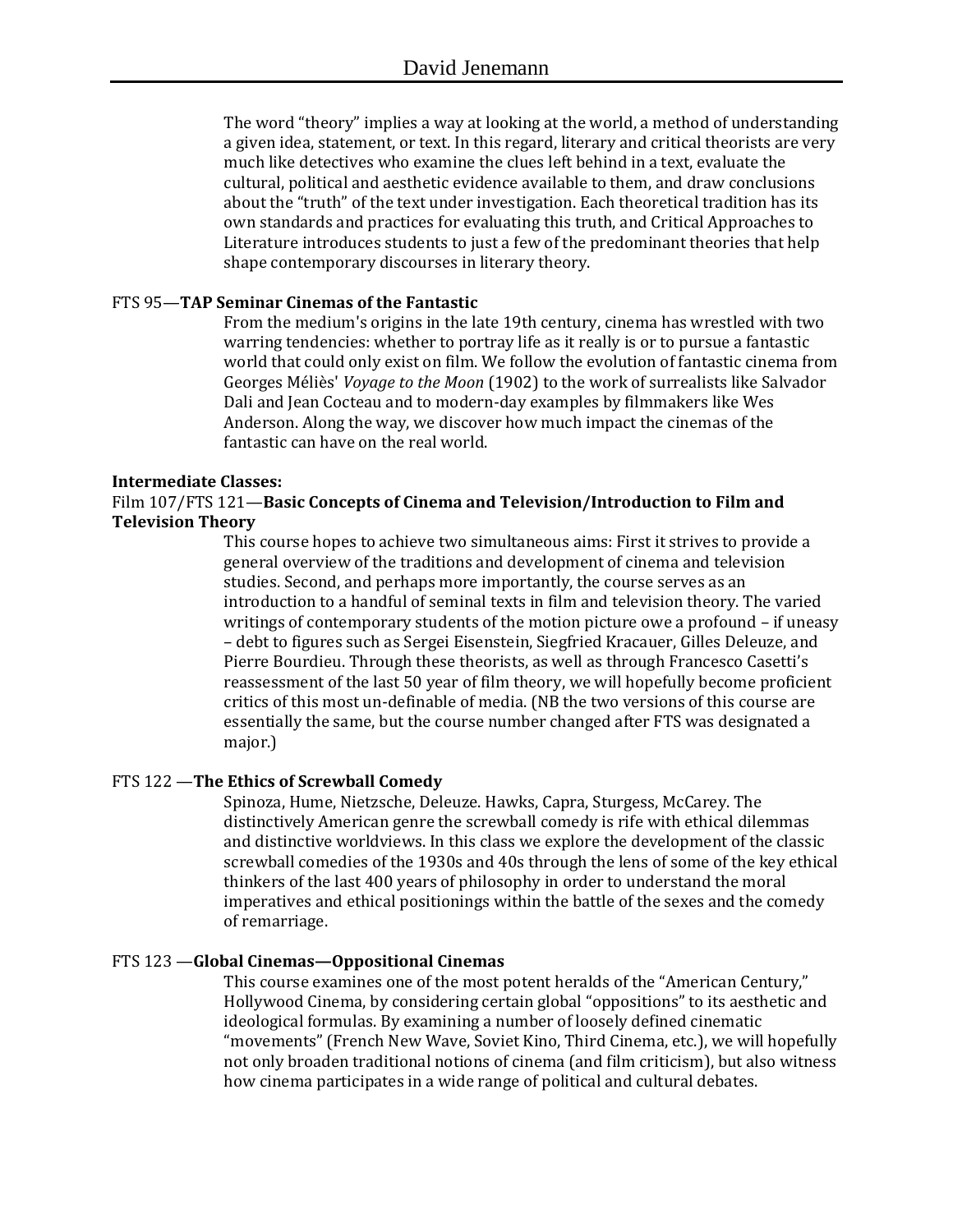### FTS 133 —**Avant-Garde Cinema**

This course examines the histories and theories of the European and American 20th and 21st century avant-gardes. The avant-garde seeks to challenge preconceived notions of art and identity, perception and power, and the filmmakers we will watch make provocative, difficult, and sometimes scandalous films. Further, the avantgarde encompasses many movements, ideas and genres, and so along our way, we will have the opportunity to consider such diverse topics as: Expressionism, Surrealism, animation, Soviet Cinema, and the mainstream's adaptation of avantgarde aesthetics.

### FTS 133 —**New German Cinema**

New German Cinema is the term that describes the films produced in Germany from the mid 1960s to the early 1980s by the first generation of young German filmmakers to come of age after World War II. Unlike other well-known postwar European film movements like Italian Neo-realism and the French New Wave, New German Cinema has fewer aesthetic and philosophical consistencies, but due to the unique funding and legal restrictions on German cinema, the directors who constitute "Junge Deutsche Film" experienced similar economic and political circumstances as they developed their unique cinematic visions.

### FTS 134 – **The Coen Brothers**

In contemporary Cinema, the Coen Brothers occupy the position of the classical Hollywood auteur, at once crafting a distinctive style and emphasizing certain thematic concerns like violence, sexuality, and class. At the same time, the Coens have successfully produced films in a wide range of genres. Hence their films offer a variety of opportunities to explore many of the central issues of cinema studies.

#### Film 162—**The Politics of Genre**

Genre is one of the fundamental categories through which we understand literary and cinematic texts. From characters to costumes to story lines, the conventions of genre dictate the form and content of narratives. It is a central premise of this class that genres also map a political and theoretical terrain that has profound implications for our understanding of the world. Using a number of films as well as novels, historical documents, and theoretical analyses, we will attempt to understand how two central genres, Westerns and *Film Noir*, alter our understanding of political and social life.

#### HCOL 195 – **Screening the Modern**

The rise of the literary movement generally known as modernism coincides with the early years of cinema. "Screening the Modern" examines some of the central works in modernist fiction alongside the variety of cinematic attempts to capture their innovations onscreen. The unofficial motto of the moderns was "make it new," and often filmmakers honored that sentiment by creatively resisting faithful adaptations of their literary sources. By employing an interdisciplinary approach to literary and cinematic history, students and faculty members act as collaborators as we try to piece together the shared histories of cinema and modernist literature.

#### **Senior Seminars and Graduate Seminars:** FTS 272—**Documentary Evidence**,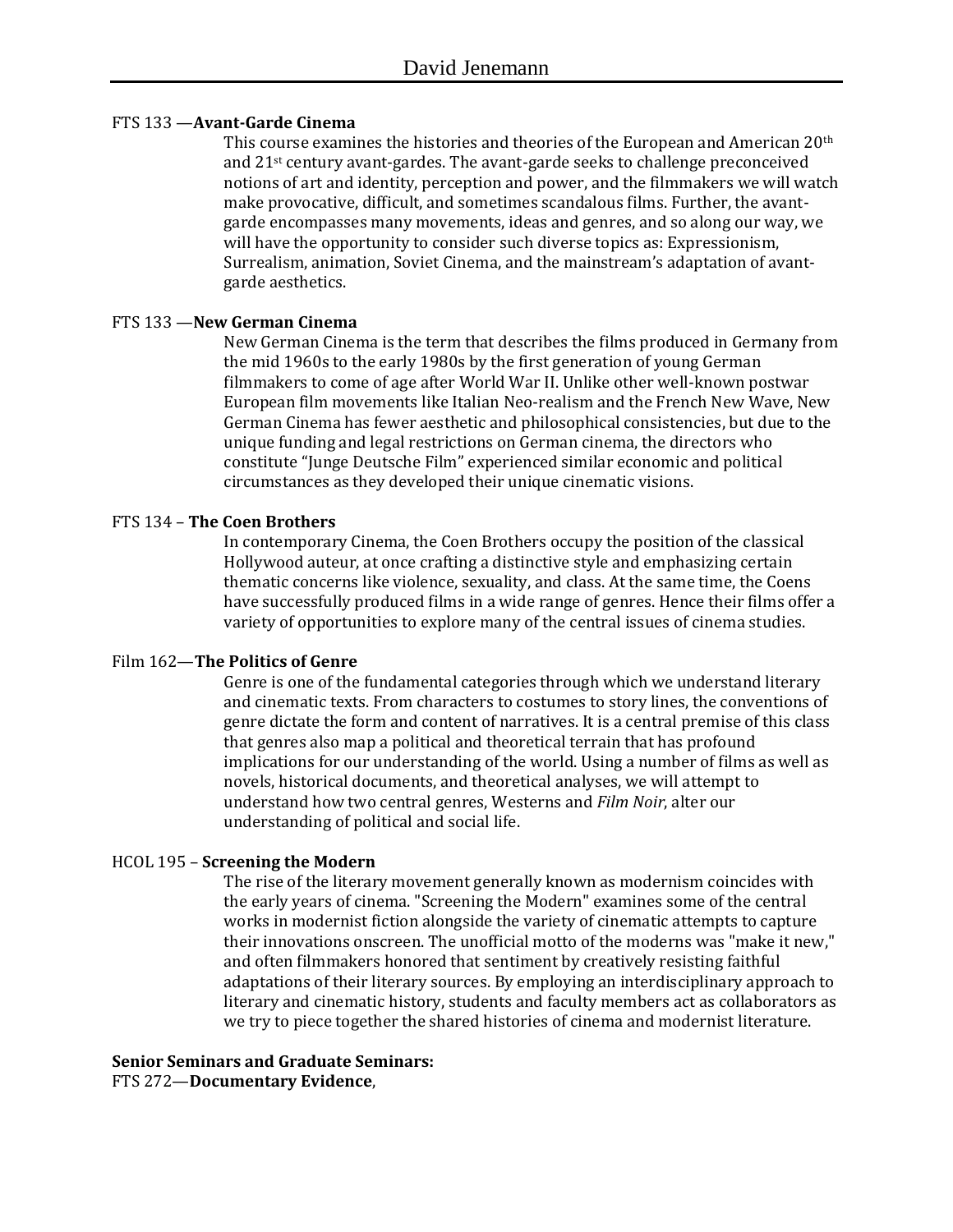This seminar is both a theoretical and historical examination of documentary film. By following a more-or-less chronological journey through the past century of "documentary" filmmaking, we will also see that the history of documentary closely parallels he intellectual history of the twentieth and twenty-first centuries. This seminar is by no means designed to be an exhaustive survey of the genre; rather it aims to give a glimpse at the key styles and formal concerns of documentary theorists and practitioners and to explore the far-reaching notion of what it means to document reality.

#### Eng 281—**Hollywood Fictions**

"The Dream Factory." "Babylon." "La-La Land." "Hollywood." In less than a century, the film-making industry centered in Southern California has redefined how the world tells a story, and in so doing, has redefined the act of writing. This course provides a theoretical and historical overview of some of the literature inspired by the Hollywood landscape. More than simply a survey of books about the movies, Hollywood Fictions encourages students to consider how Hollywood – as a place and as an idea – transforms the nature of literature.

#### HUM 301—**Public Intellectuals and Anti-Intellectualism**, summer 2006

This seminar focuses on 20th and 21st century intellectual and literary life and tracks some of the key debates that characterized what it means to be a public intellectual in America. Beginning with a historical overview of figures like de Tocqueville, the American transcendentalists, and Mark Twain we then examine a number of case studies ranging from William and Henry James and John Dewey, whose pragmatism helped define turn of the twentieth century intellectual life, to the Cold War debates involving David Riesman, Edward Shils, Hannah Arendt, and others. In examining these figures, we will necessarily address the complicated position of "the intellectual" in the development of United States cultural and political life.

#### ENGS 320—**From Naturalism to Postmodernism**, spring 2007

In this seminar, we read the major works by Sinclair Lewis and John Dos Passos and use them as lenses through which to look back on the emergence of American naturalism (Frank Norris, Willa Cather) and forward to the innovations of postmodernism (Philip Roth, E. L. Doctorow, John Barths). Along the way, we consider some of the theoretical critiques of modernism and modernity that resonate with Dos Passos and Lewis's literary preoccupations and that help us assess their relative currency for today's readers.

#### ENGS 350—**Introduction to Literary Theory: Theory at Sea**

This seminar aims to be a general introduction to literary and critical theory, as well as an exploration of the profound – if uneasy – debt contemporary theorists owe to the works of Marx, Freud, and Nietzsche. We begin our investigation with these thinkers, and proceed to examine subsequent revisions, interrogations, and amplifications of their work. We channel many of our discussions through a central literary work, Herman Melville's *Moby Dick*, a book that suggests how literature can be the crossroads for multiple theoretical interpretations.

#### **THESES ADVISED**

Mattie Friberg, "Slant" (Honors Thesis, Documentary Film, 2018)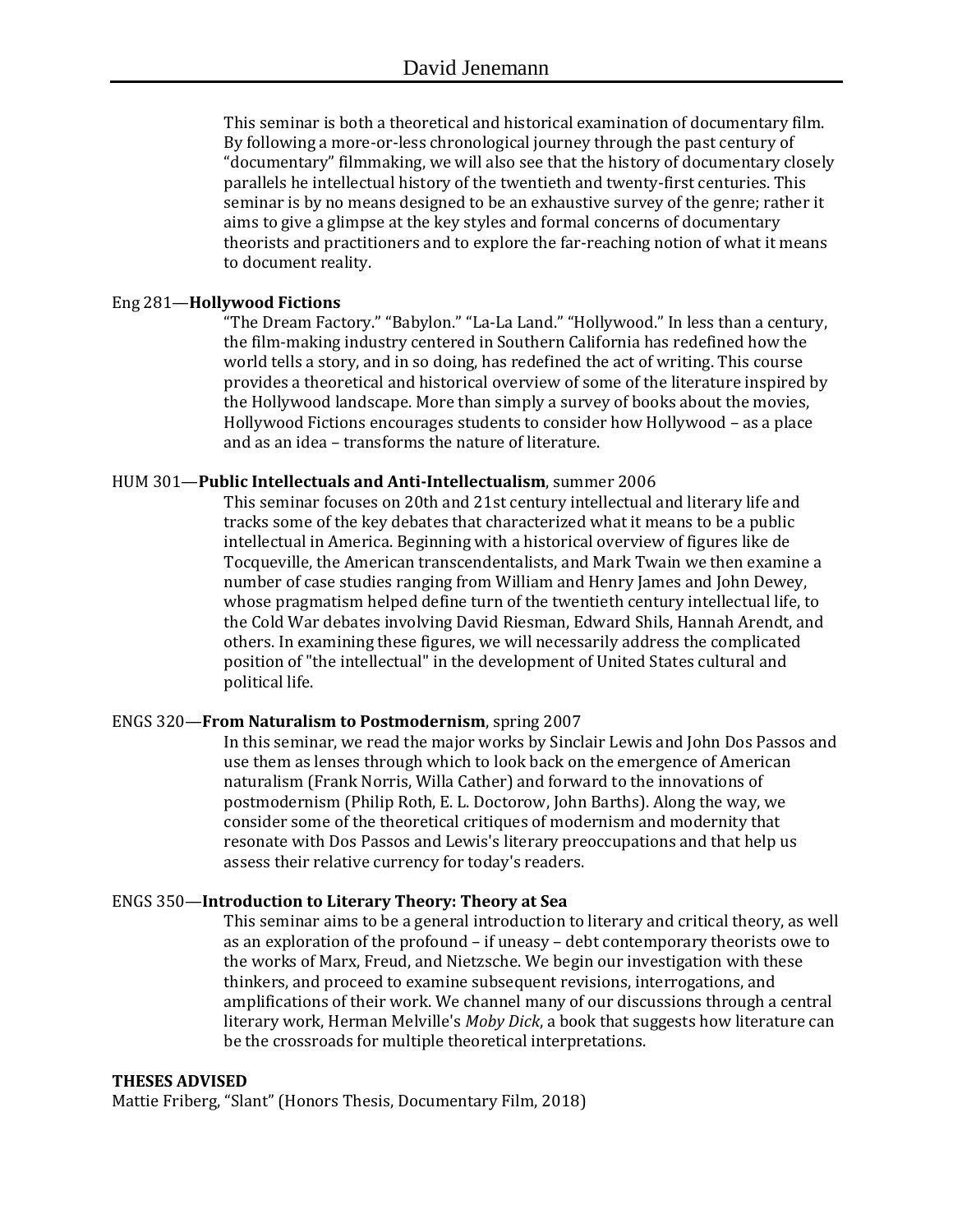Devin Karambelas, "'Visibility is a Trap': Surveillance and the Subject in 1970s Hollywood" (Honors Thesis, 2015)

Gregory Royce, "World's Finest: The Shifting Portrayals of Superman, Batman and Heroism in American Film, 1943-2013" (Honors Thesis, 2015)

Travis Vogan, "'Or Does it Explode?' *Hoop Dreams* and Documentary's Deferential Historiography" (M.A. Thesis, 2006)

Elizabeth S. Waysek, "Sublime Transcendence: Finding the Matrix of British and German Romanticism" (M.A. Thesis, 2006)

Michael Blouin, "Specters of Modernity: The Uncanny in Japanese Horror Film" (M.A. Thesis, 2008) Shawn Jasinski, "John Steinbeck as a Radical Novelist (M.A. Thesis, 2008)

Jesse Lawson "The Expansion and Compression of Musical Experience in the Digital Age" (M.A. Thesis, 2008)

Anne Eliot Coleman, "G is for Gorey who Writes Grisly Stories; F is for Freud who Asks Why" (Honors Thesis, 2008)

# **EDITORIAL EXPERIENCE/OTHER WRITING**

# **Editorial Positions**

- Theme Editor/founding member, *Object Magazine*, The Arts Journalism Collective (May, 2001 – June, 2002).
- Object *was a project of the Arts Journalism Collective, a group focused on creating a forum for arts and entertainment criticism vital for thriving arts communities.* Object *strove to bridge the gaps between artists, audiences, and critics from a wide variety of disciplines in and out of the academy as well as to provide a training ground for writers, editors, photographers, and designers in the field of arts journalism. Theme issues included "Watch What You Say: Criticism under Attack," and "The New Italian Renaissance."*
- Film Editor/Chief Film Critic, *The Minnesota Daily* (August, 1998 May, 2000).
- Freelance Writer, *Object, The Minnesota Daily, Pulse of the Twin Cities, Siren, City Pages*
- Editorial Assistant, Cultural Studies, Queer Theory and Film Studies, Westview Press, Boulder, Colorado (March, 1994 – August, 1996).

# **Reviews, Interviews and Criticism**

- "UVM Professor David Jenemann Recounts the Baseball Glove's Evolution," VPR Morning Edition (October 25, 2018). https://www.vpr.org/post/uvm-professor-david-jenemannrecounts-baseball-gloves-evolution
- "Faculty Feature: David Jenemann," UVM Today (2018). https://www.uvm.edu/uvmnews/news/faculty-feature-david-jenemann
- "'Hurt Locker' Producers Launch Attack on Privacy" (Interview with NECN, March 23, 2014). [https://www.necn.com/news/new](https://www.necn.com/news/new-england/_NECN___Hurt_Locker__Producers_Launch_Attack_on_Piracy_NECN-251811711.html)england/\_NECN\_\_Hurt\_Locker\_Producers\_Launch\_Attack\_on\_Piracy\_NECN-[251811711.html](https://www.necn.com/news/new-england/_NECN___Hurt_Locker__Producers_Launch_Attack_on_Piracy_NECN-251811711.html)

*From 1998-2003, I wrote over 100 film reviews, interviews and critical essays for various publications. Here are some representative titles:*

- "What Movies Might Have Been: *Unseen Cinema: Early American Avant-Garde Film 1893- 1941*" *Object Magazine* 16 (February, 2002).
- "Fighting Contraction: The Weisman's Midwest Then and Now," *Object Magazine* 14 (January, 2002).
- "Watch What You Say: Criticism Under Attack," *Object Magazine* 13 (December, 2001).
- "Art For Sale: Dial House and Crass Put on an Auction ," *Object Magazine* 12 (November, 2001).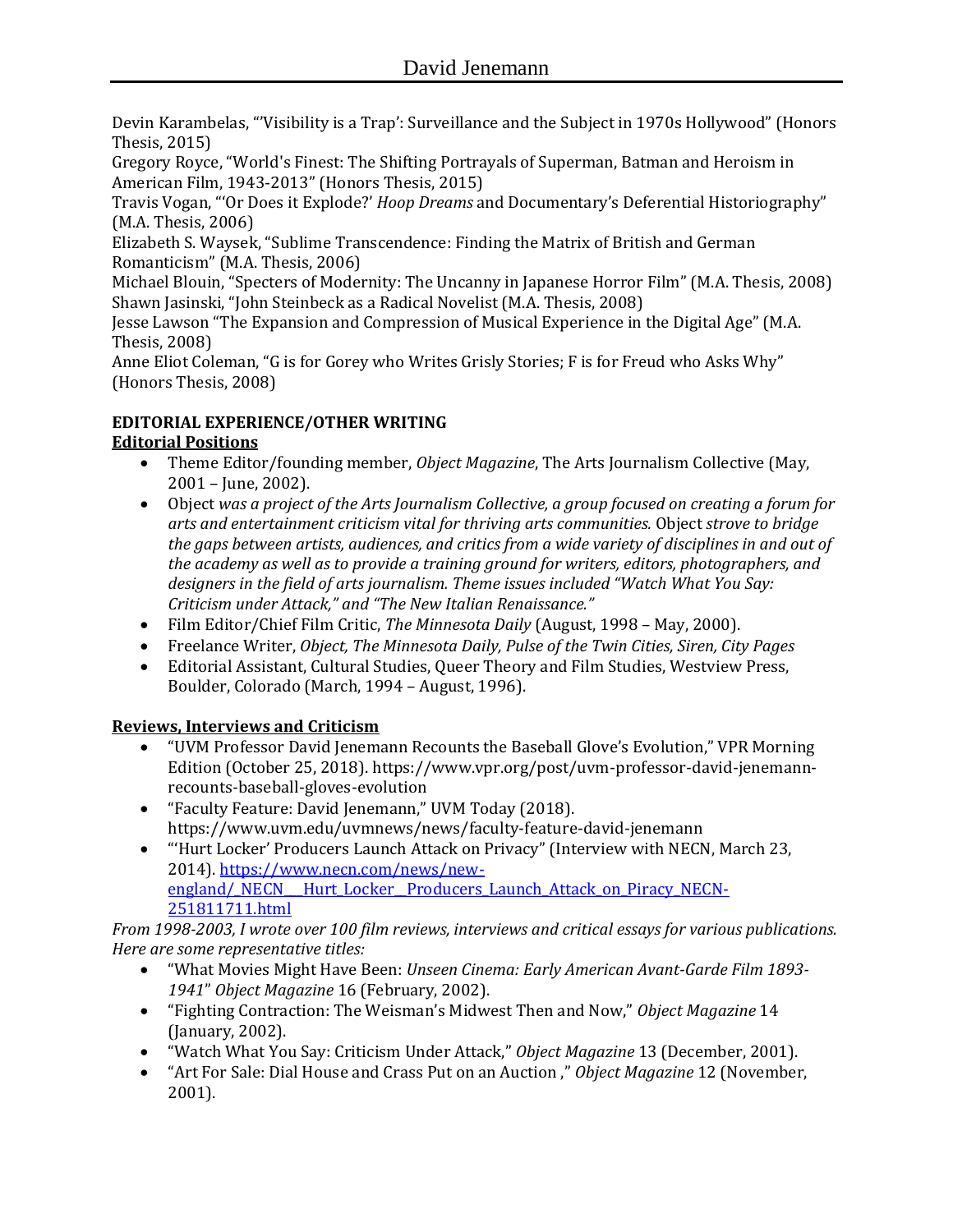- "Cats and Dogs: Frank Gaard, *Superbrigh*t/Judy Chicago," *Object Magazine* 11, (November, 2001).
- "The New Italian Renaissance: Italy and America Consume One Another," *Object Magazine* 10 (October, 2001).
- "Something's Missing: The Cinema of Absence ('Before and After the Revolution: Italia Anni 1962-1972,')" *Object Magazine* 10 (October, 2001).
- "Tom Arndt's Time Machine" *Object Magazine* 8 (September, 2001).
- "Artistic Hierarchies and Cultural Webs: Estevon Phillip Capiz at CreArte," *Object Magazine* 5 (August, 2001).
- "Distinguished Pedigree: Christopher Guest and Company Prove Once Again That Good Breeding Counts" (review and interview with Christopher Guest), *The Minnesota Daily*, October 12, 2000.
- "Blinded by the Evidence: Errol Morris's *Mr. Death*" (review and interview with Errol Morris*), Pulse of the Twin Cities*, February 26, 2000.
- "Ch-ch-ch-ch-changes: Todd Haynes Films the Secret History of the '70s" (interview with Todd Haynes), *The Minnesota Daily,* November 5, 1999.
- "'There is no more I': Losing Oneself in Recent French Cinema*," Pulse of the Twin Cities*, November 3, 1999.
- "The Art of Memory: Paul Mazursky's (not so) Harsh Reality" (interview with Paul Mazursky), *Pulse of the Twin Cities*, November 3, 1999.
- "The Loss of Sexual Innocence" (review and interview with Mike Figgis), *The Minnesota Daily,* July 9, 1999.
- "Pleasing Ourselves to Death: Robyn Hitchcock Lightens Our Load" (interview with Robyn Hitchcock) *The Minnesota Daily*, July 30, 1999.
- "Digital Dogma: Over.Byte Looks at the Digital Video Age," *The Minnesota Daily,* April 22, 1999.
- "Never Mind the Bullock: My Weekend on Dreamworks' Dime, *The Minnesota Daily,* March 11, 1999.
- "Concrete Abstractions: *Women in the Director's Chair* Shines a Light on the Process and Product of Filmmaking," *The Minnesota Daily*, March 4, 1999.
- "Cast Away in Brazil" (review and interview with Walter Salles), *The Minnesota Daily*, February 4, 1999.
- "The Art of Seeing With Everyone's Eye: Stan Brakhage Brings His Vision to the Walker" (interview with Stan Brakhage), *The Minnesota Daily*, February 25, 1999.
- "A Dreamwork of History" (interview with Jeffrey Katzenberg), *The Minnesota Daily*, December 3, 1998.
- "Thought for Sale!: *Turandot* brings Brecht, Scholars to U[niversity] Theatre" *The Minnesota Daily*, November 19, 1998.

# **Other Media Experience**

On-air Film and Culture Critic, KUOM Radio (1999-2000). Talking Head, "The Lost Generation," American Movie Classics pilot (1998).

# **AWARDS, GRANTS and NOMINATIONS**

Gladys Krieble Delmas Foundation, co-PI, \$12,500 for a statewide lecture series on "Happiness," 2016

CAS Small Grant Award, University of Vermont (\$2000), 2015-2016

Nominated For the Kroepsch-Maurice Teaching Award, 2004, 2006, 2009, (2010 declined). Nominated for the James Russell Lowell Award for *Adorno in America* (Modern Language Association 2008)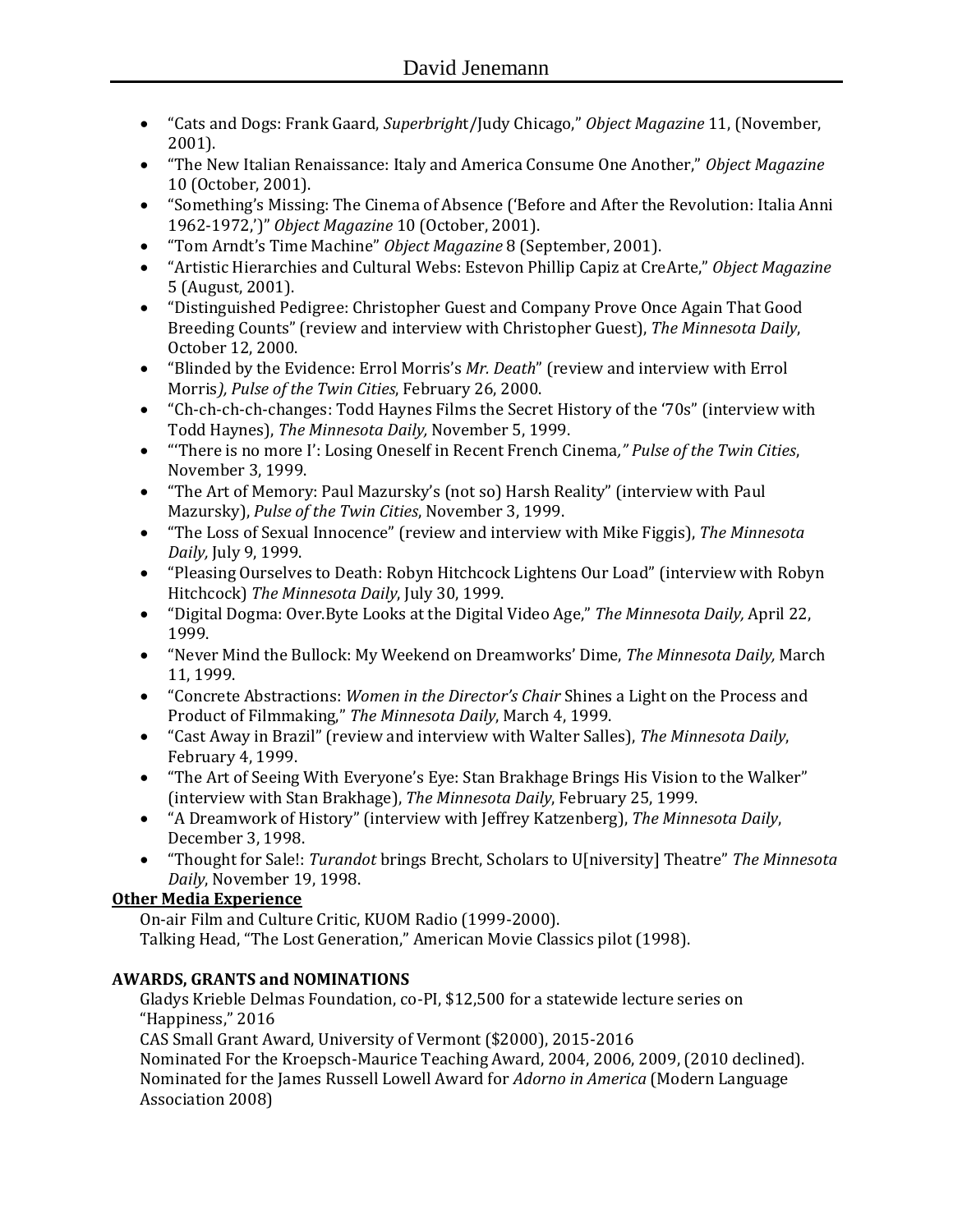Nominated for the Modernist Studies Association Book Award for *Adorno in America* (2008) Summer Research Grant, The Humanities Center, University of Vermont (funds provided for a research assistant, 2006) Doctoral Dissertation Fellowship and Research Grant, University of Minnesota (2002 – 2003). DAAD Fellowship for Study and Research, Berlin (Summer, 2002). Graduate Research Partnership Program Summer Fellowship and Research Grant, University of Minnesota (Summer, 2002). Harold Leonard Memorial Film Study Fellowship and Study Grant, University of Minnesota  $(2000 - 2001)$ . Comparative Studies in Discourse, Departmental Language Study Fellowship (1999, 2000). Comparative Studies in Discourse and Society, Departmental Fellowship (1995 – 1996). Thomas B. McCabe Achievement Award, Swarthmore College (1989 – 1993). **PROFESSIONAL AND ADMINISTRATIVE DUTIES** Interim Provost's Advisory Committee (2019) Co-Director, UVM Humanities Center (2014-2018) NEASC Assessment Subcommittee—Students (2017) CAS Faculty Standards Committee (Fall 2016) English Department Curriculum Committee (Fall 2016-2018) REACH Selection Committee (2016) FISAR Selection Committee (2016) Coor Collaborative Fellowship Selection Committee (2016) Collegial Networks Selection Committee (2016) Summer Research Awards Selection Committee (2016) Undergraduate Research Fellowships Selection Committee (2016) FTS Committee, Department of English (2011-present) Working Group for Internship Courses (2014-2015) Ad-Hoc FISAR Committee (2015-Present) Ad-Hoc REACH Committee (2013-2014) Director, Film and Television Studies (2011-2014) Provost's Working Group in Humanities (2011-2014) English Department Executive Committee (2011-2014) Graduate Executive Committee (2010-2013) Research Advisory Discussion Group (2010-present) Fulbright Fellowship Interviewer (2010-present) Chair, Working Group for the Transdisciplinary Research Initiative in Culture and Society (2009-2010) University Curriculum Affairs Committee (2008-2011) Honors and Individually Designed Major Committee, College of Arts and Sciences (2006-2009) Individually Designed Major Adviser (2007-2009) Graduate Admissions Committee, Department of English (2004-Present) English Department Chair Search Committee, University of Vermont (2004, 2008). Faculty Senate, University of Vermont (2004-2007) Film and Television Studies Search Committee, Department of English, University of Vermont (2006, 2007) Personnel Committee, Department of English, University of Vermont (2006-Present) 19th Century British Poetry Search Committee, Department of English, University of Vermont (2004-2005) Faculty/Student reading group coordinator: Adorno and Aesthetics (2005). Curriculum Committee, Graduate Sub-committee, Department of English, University of Vermont (2003-2007)